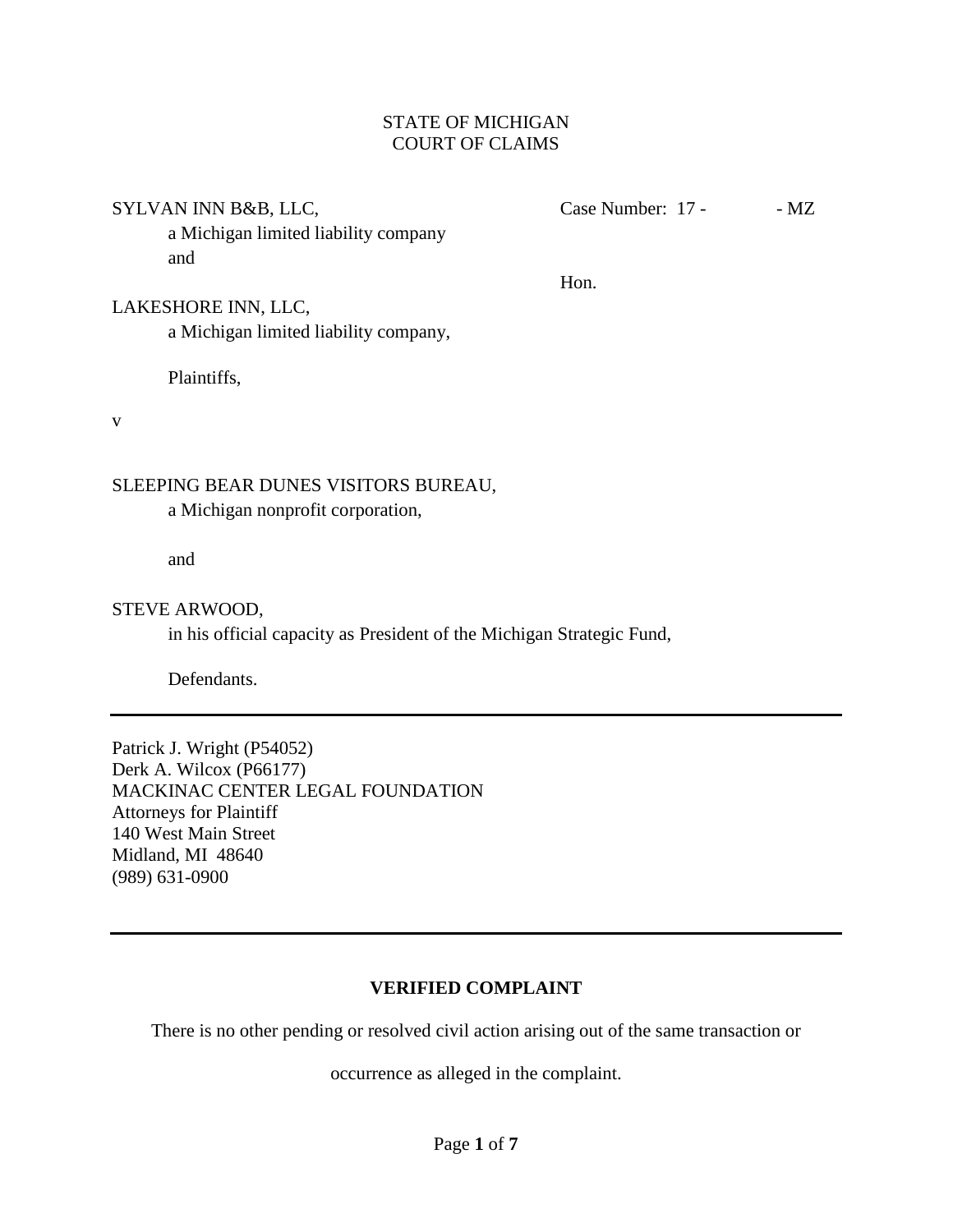Now comes Plaintiffs, SYLVAN INN B&B, LLC and LAKESHORE INN, LLC, and for their Verified Complaint, state the following:

### **BACKGROUND**

The Plaintiffs, SYLVAN INN B&B, LLC and LAKESHORE INN, LLC, rent rooms in Glen Arbor near Sleeping Bear Sand Dunes. The State of Michigan, pursuant to the Community Convention or Tourism Marketing Act, PA 395 of 1980, MCL 141.871 *et seq*., has authorized the creation of certain regional entities to promote regional tourism and to fund themselves through the imposition of a room tax on rented rooms at facilities within the region. Defendant, SLEEPING BEAR DUNES VISITORS BUREAU, is such a taxing entity. Defendant STEVE ARWOOD is the president of the Michigan Strategic Fund and, under the Community Convention or Tourism Marketing Act, is the state official who approves actions taken under that Act. The purpose of this room tax is promote tourism by paid advertising and promotion. However, this paid advertising and promotion is a form of compelled speech. Our United States Supreme Court has held that a person cannot be compelled to pay for speech against his will, regardless of the message, except under certain circumstances which do not apply here. For this reason, the imposition of this room tax is unconstitutional as an imposition on free speech under the Michigan and United States Constitutions, and the Community Convention or Tourism Marketing Act is unconstitutional.

## **THE PARTIES, VENUE AND JURISDICTION**

- 1. Plaintiff, SYLVAN INN B&B, LLC ("SYLVAN"), is a limited liability company organized under the laws of Michigan.
- 2. Plaintiff, LAKESHORE INN, LLC ("LAKESHORE"), is a limited liability company organized under the laws of Michigan.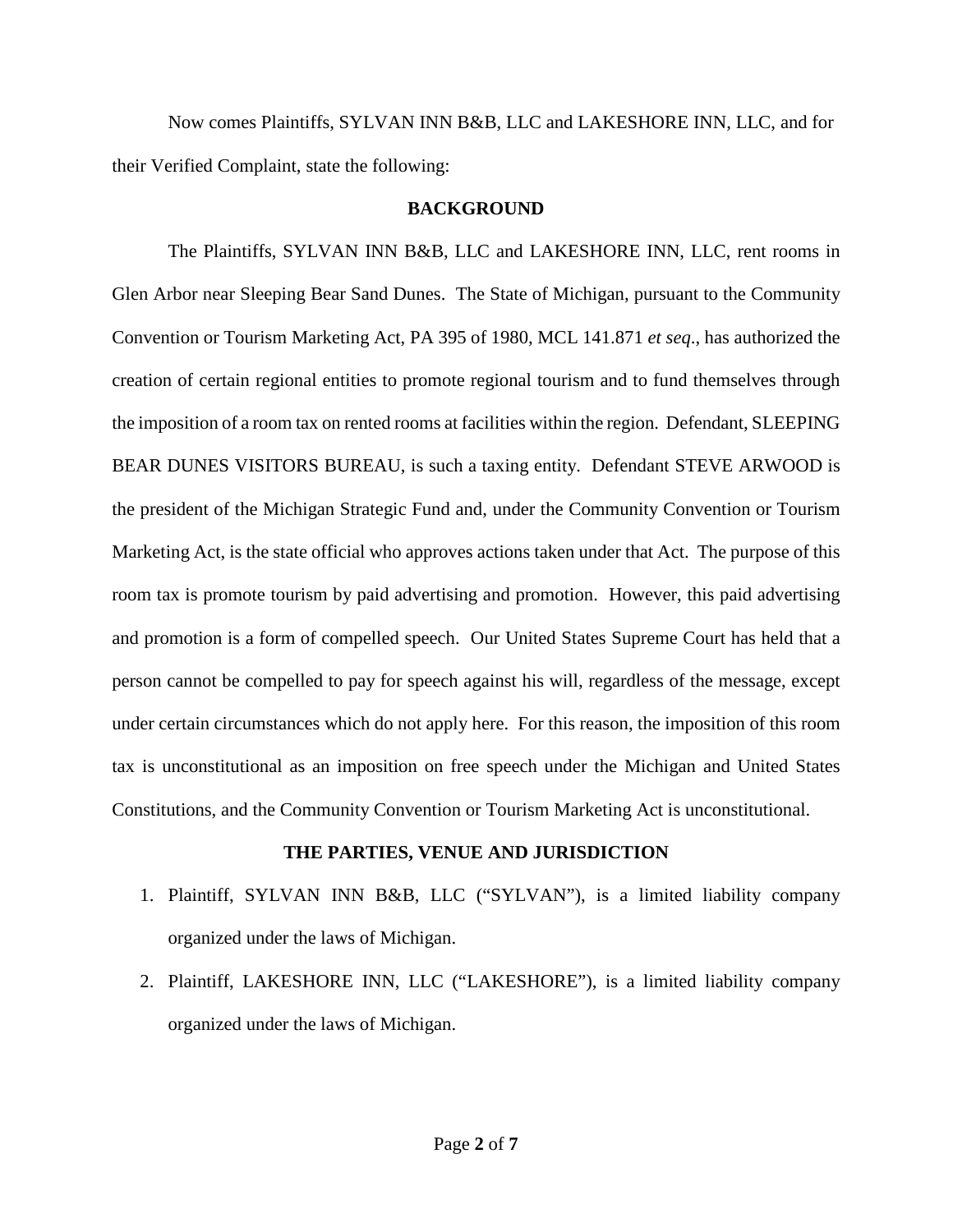- 3. Both SYLVAN and LAKESHORE are owned by GERSENSON AD-VENTURES, LLC ("GERSENSON"), a limited liability company organized under the laws of Michigan.
- 4. GERSENSON has a registered office in Traverse City, Michigan.
- 5. The Defendant, SLEEPING BEAR DUNES VISITORS CENTER ("SBDVB"), is a Michigan nonprofit corporation, and is recognized as a tax exempt 501(c)(6) under the federal tax code.
- 6. SBDVB, upon information and belief, maintains an office and does business in Glen Arbor, Michigan.
- 7. Defendant, STEVE ARWOOD is an individual acting as president of the Michigan Strategic Fund.
- 8. The matter at issue here is the constitutionality of a statute authorizing an assessment and Plaintiffs seek a declaratory ruling and damages; therefore, under MCL 600.6419, this court has jurisdiction to hear and decide this dispute.
- 9. This matter includes a claim for relief under 42 USC 1983 of the federal code, which this state Court of Claims has jurisdiction over pursuant to the Supremacy Clause of Art VI of the United States Constitution. See *Felder v Casey*, 487 US 131, 108 SCt 2302 (1988)

## **COUNT 1 – MICHIGAN CONSTITUTIONAL FREE SPEECH VIOLATION**

- 10. The Plaintiffs incorporate the preceding paragraphs as if restated fully herein.
- 11. Const 1963, Art I, § 5 guarantees "Every person may freely speak, write, express and publish his views on all subjects, being responsible for the abuse of such right; and no law shall be enacted to restrain or abridge the liberty of speech or of the press."
- 12. Using the power of the government to compel speech is a violation of the liberty of speech.
- 13. The Defendant SBDVB monetarily assesses the Plaintiffs based on their room rentals.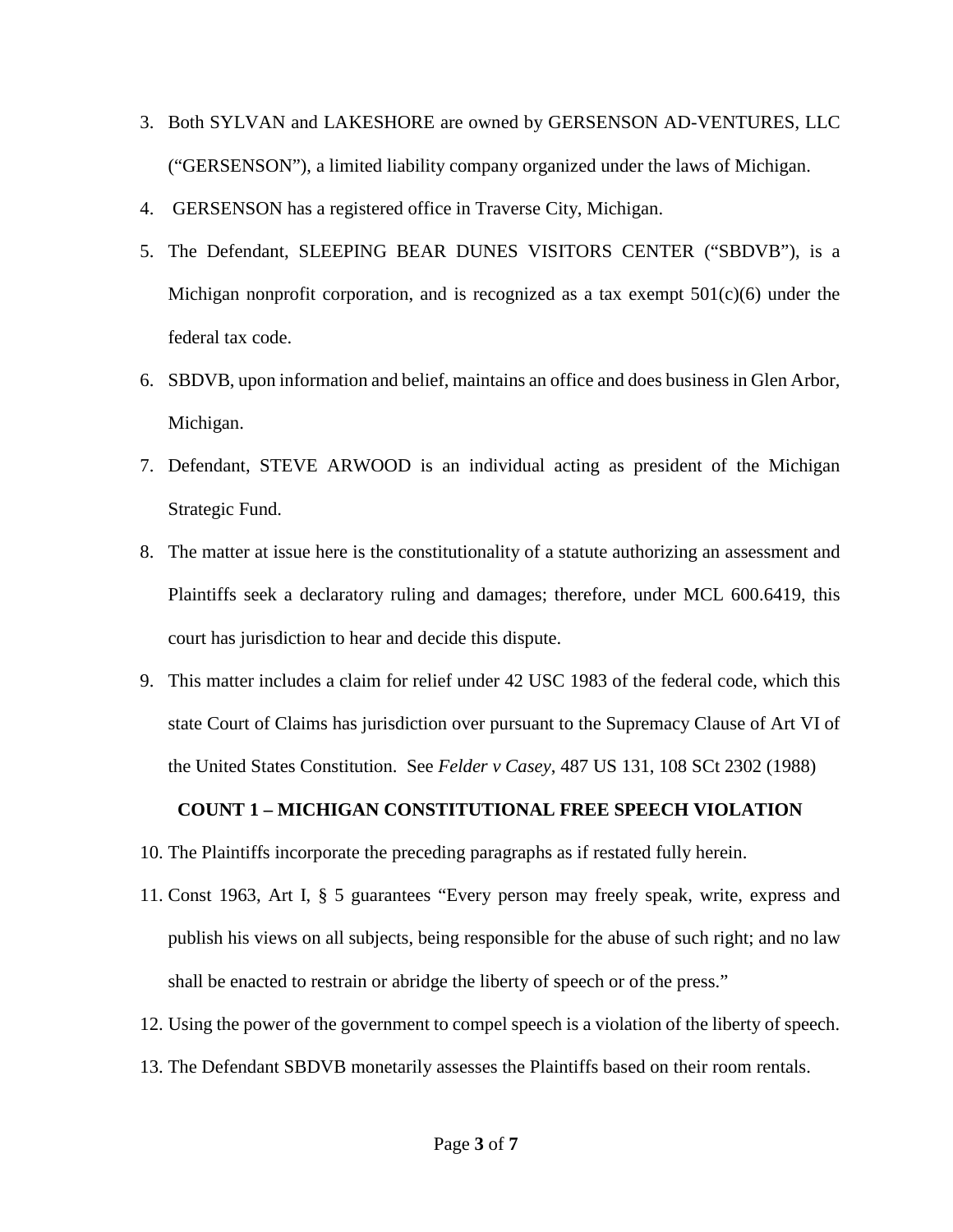- 14. The statutory basis of Defendant SBDVB's room rental assessment is found in the Community Convention or Tourism Marketing Act, Public Act 395 of 1980, MCL 141.871 *et seq*. (hereafter, the "Act").
- 15. Defendant SBDVB's assessments are used to fund speech that advertises tourism in the region.
- 16. Defendant SBDVB's assessments fund no other action other than speech promoting regional tourism.
- 17. Defendant SBDVB's tourism message is not effectively controlled by Michigan's government.
- 18. Defendant SBDVB's tourism message is developed by the Defendant SBDVB in the form of a marketing program.
- 19. Defendant SBDVB's tourism message is not created by the president of the Michigan Strategic Fund, Defendant STEVE ARWOOD.
- 20. Defendant SBDVB's tourism message is not created or developed by any State of Michigan government agency.
- 21. Upon information and belief, Defendant STEVE ARWOOD and his predecessors as presidents of the Michigan Strategic Fund have never disapproved a tourism marketing program created by Defendant SBDVB.
- 22. Upon information and belief, Defendant STEVE ARWOOD and his predecessors as presidents of the Michigan Strategic Fund have never altered a proposed tourism marketing program created by Defendant SBDVB.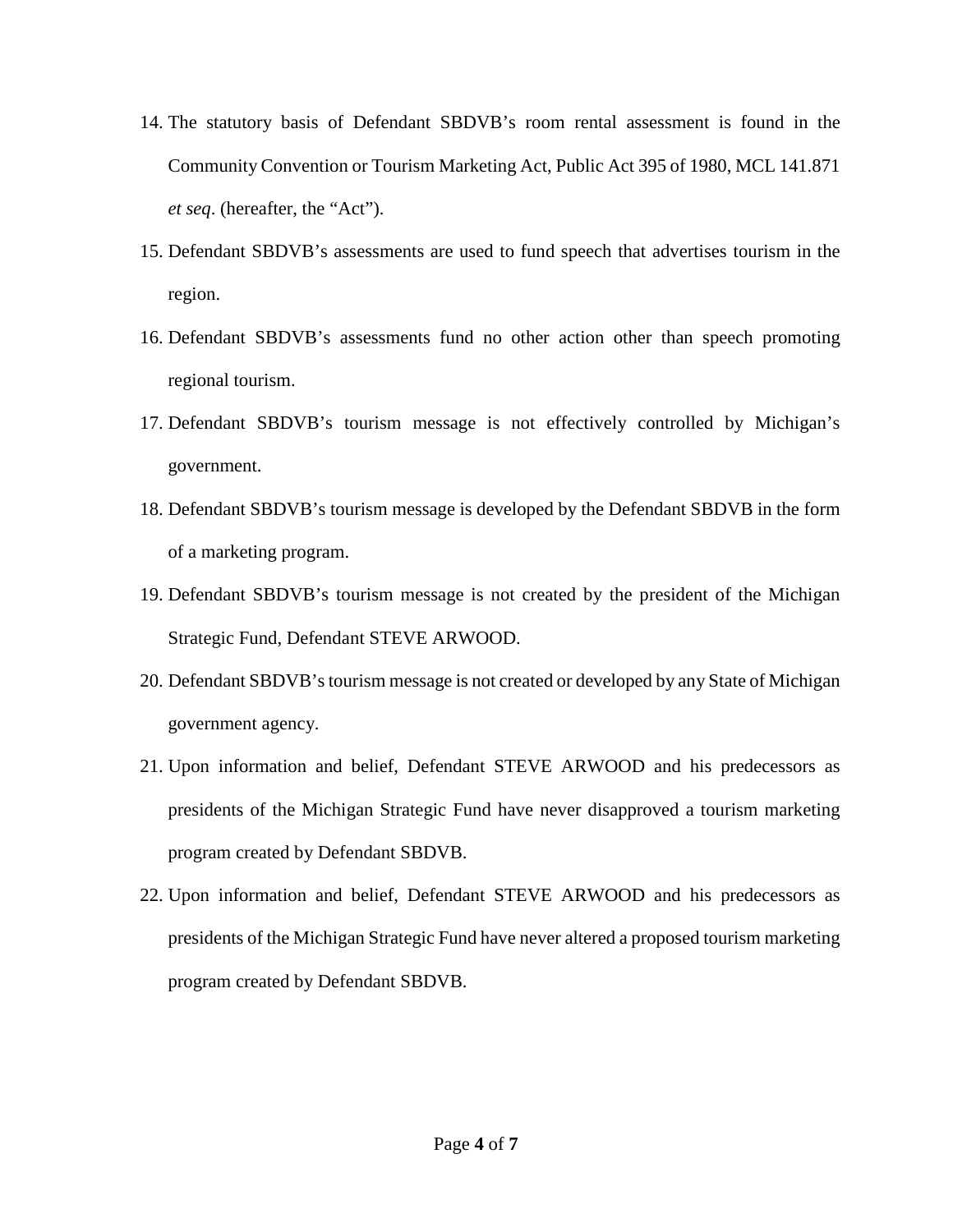- 23. The president of the Michigan Strategic Fund's statutory duty, in regards to the tourism marketing message, is confined to approval or disapproval of Defendant SBDVB's marketing plan. See MCL 141.873a.
- 24. The president of the Michigan Strategic Fund does not participate in any meetings held by the Defendant SBDVB.
- 25. Upon information and belief, the largest expenditures by Defendant SBDVB, funded by assessments, is its webpage and other publications.
- 26. Defendant SBDVB's webpage and other publications do not state that its message is that of the State of Michigan.
- 27. Defendant SBDVB's webpage and other publications do not state that its message is that of the Michigan Strategic Fund.
- 28. Defendant SBDVB's webpage and other publications prominently feature Plaintiffs and other room renters.
- 29. Defendant SBDVB's webpage and other publications appear to the reasonable viewer to be the speech and message of Plaintiffs and other room renters in the district.
- 30. The State of Michigan does not appoint any of Defendant SBDVB's principals or officers.
- 31. The Michigan Strategic Fund does not appoint any of Defendant SBDVB's principals or officers.
- 32. The rights to free speech under the Michigan and federal constitutions are coterminous. See, e.g., *Up & Out of Poverty Now Coalition v Michigan*, 210 Mich App 162, 168 (1995). Thus, federal authority construing the First Amendment may be used in construing Michigan's constitutional free speech rights. See *id*. at 168–169.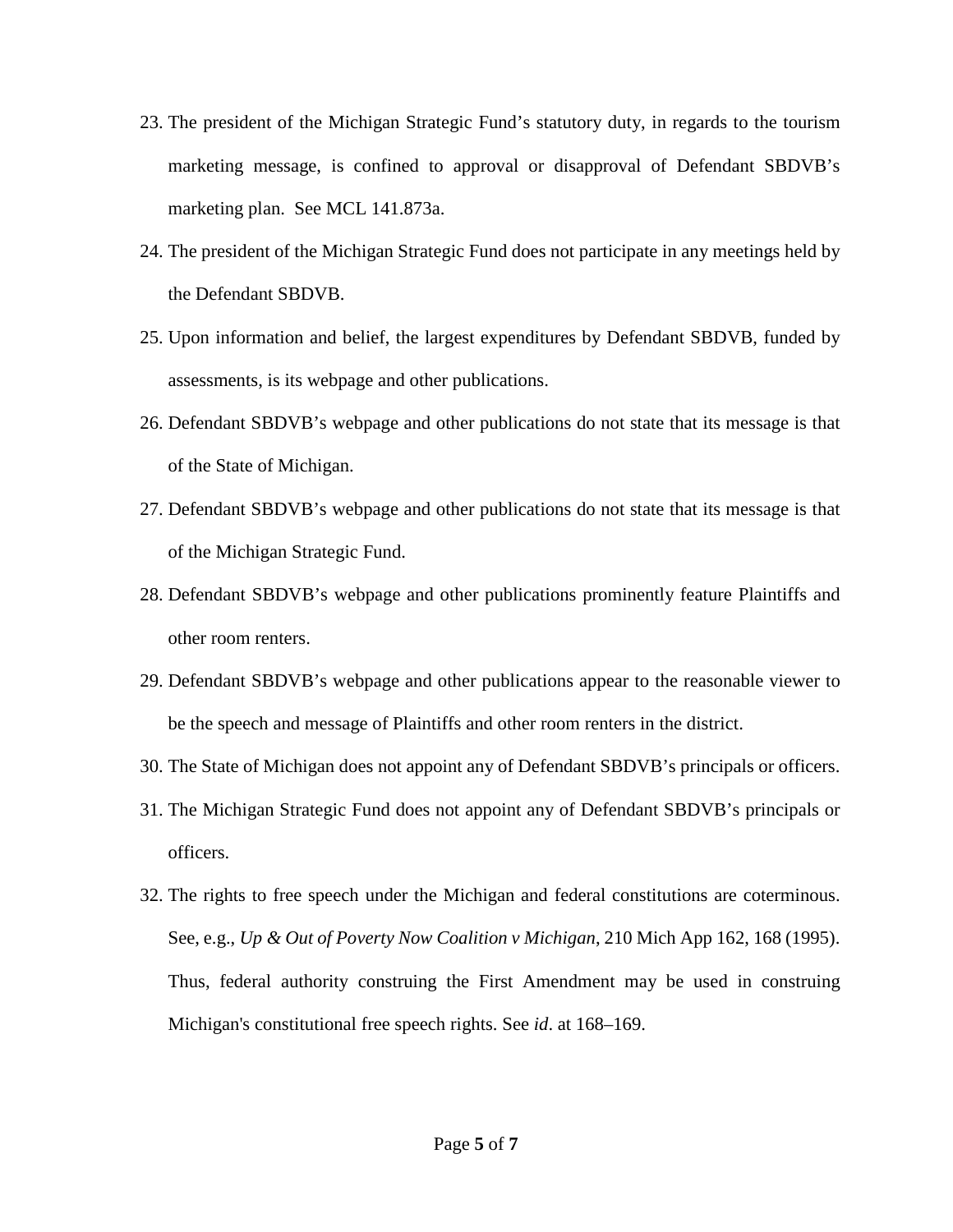- 33. Our United States Supreme Court has ruled that compelled marketing like that conducted by the Defendant SBDVB violates the First Amendment. See *USDA v United Foods*, 121 SCt 2334 (2001).
- 34. A statute that violates the liberty of speech protected by Const 1963, Art I, § 5 is invalid.

## **COUNT 2 – U.S. CONSTITUTIONAL FIRST AMENDMENT VIOLATION**

- 35. Plaintiffs hereby incorporate the preceding paragraphs as though fully restated herein.
- 36. The First Amendment to the U.S. Constitution states: "Congress shall make no law … abridging the freedom of speech."
- 37. For all of the reasons given in Count 1, the Defendant SBDVB's assessments levied against Plaintiffs violate Plaintiffs' freedom of speech under the United States Constitution by compelling Plaintiffs to fund speech they chooses not to engage in.
- 38. Michigan's courts can hear and adjudicate claims based on USCA Const Amend 1. See, for example, *Mich State AFL–CIO v MERC*, 453 Mich 362 (1996).
- 39. 42 USC 1983 provides injured parties with jurisdiction to challenge the denial of their constitutional rights by a public official acting under the color of law.
- 40. As described above, conduct by Defendants deprived Plaintiffs of their constitutional rights under the First Amendment to the United States Constitution.
- 41. Defendants' said deprivation of Plaintiffs' rights occurred under color of state law.
- 42. Defendant STEVE ARWOOD in his official capacity is a "person" for the purposes of 42 USC 1983. See, *Smith v DPH*, 428 Mich 540 (1987).
- 43. Plaintiffs who prevail in cases brought under 42 USC 1983 may be awarded reasonable attorney's fees under 42 USC 1988(b).